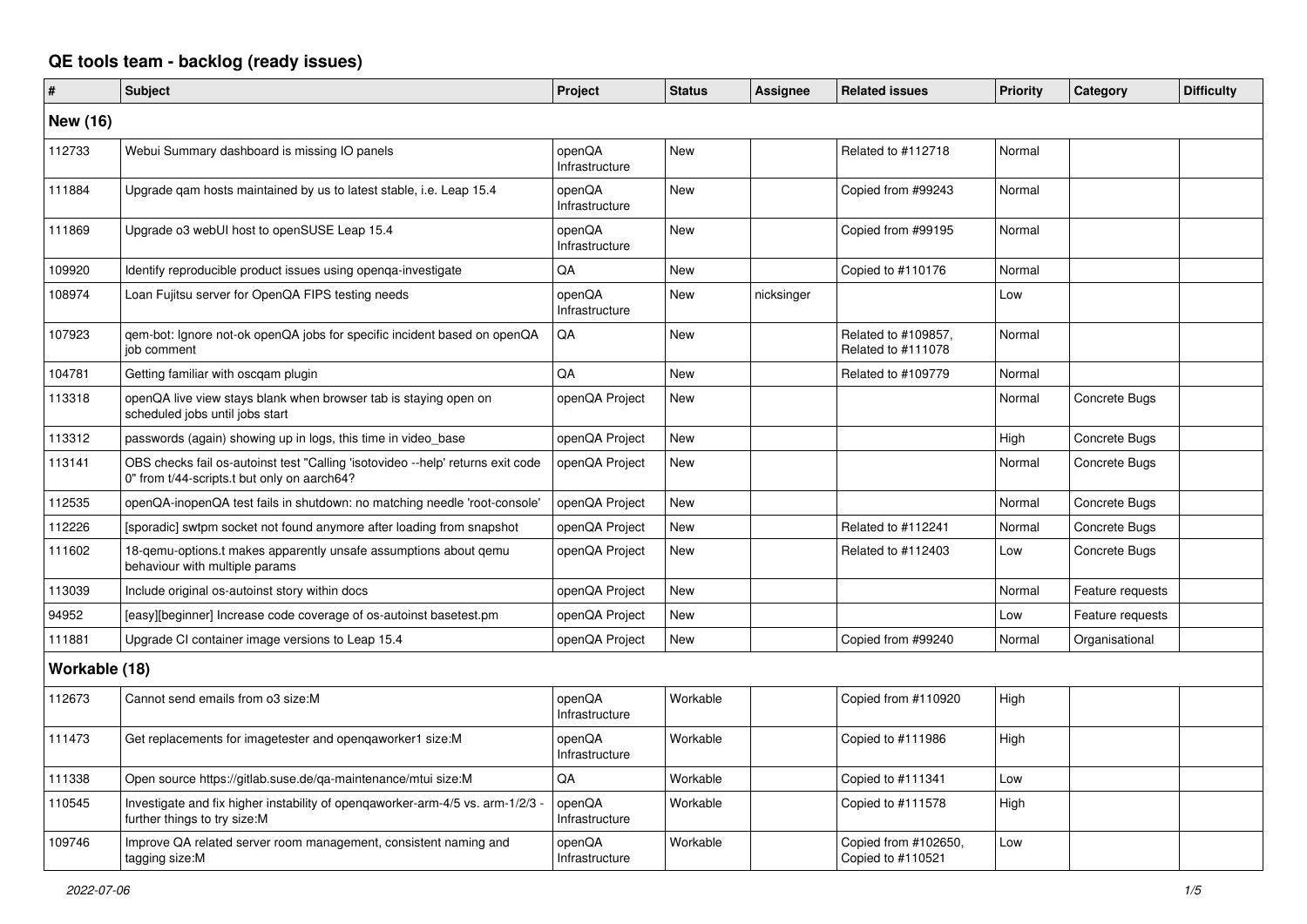| $\sharp$        | <b>Subject</b>                                                                                                                                                                                    | Project                  | <b>Status</b> | <b>Assignee</b> | <b>Related issues</b>                                                                                                                                                              | <b>Priority</b> | Category         | <b>Difficulty</b> |
|-----------------|---------------------------------------------------------------------------------------------------------------------------------------------------------------------------------------------------|--------------------------|---------------|-----------------|------------------------------------------------------------------------------------------------------------------------------------------------------------------------------------|-----------------|------------------|-------------------|
| 109112          | Improve os-autoinst sshXtermVt.pm connection error handling (was: "Test<br>died: Error connecting to <root@redcurrant-4.ga.suse.de>: No route to host")<br/>size:M</root@redcurrant-4.ga.suse.de> | openQA<br>Infrastructure | Workable      |                 | Related to #98832, Has<br>duplicate #109719                                                                                                                                        | Low             |                  |                   |
| 105594          | Two new machines for OSD and o3, meant for bare-metal virtualization<br>size:M                                                                                                                    | openQA<br>Infrastructure | Workable      | nicksinger      | Related to #110227                                                                                                                                                                 | Normal          |                  |                   |
| 113138          | sporadic failure in openQA test "t/ui/23-audit-log.t" size:M                                                                                                                                      | openQA Project           | Workable      |                 |                                                                                                                                                                                    | High            | Concrete Bugs    |                   |
| 107941          | [sporadic] openQA Fullstack test t/full-stack.t can still fail with "udevadm" log<br>message size:M                                                                                               | openQA Project           | Workable      |                 |                                                                                                                                                                                    | Low             | Concrete Bugs    |                   |
| 113201          | Integrate spike solution for accessing VMWare's VNC-over-websockets into<br>os-autoinst's VNC console size:M                                                                                      | openQA Project           | Workable      |                 |                                                                                                                                                                                    | High            | Feature requests |                   |
| 113189          | Research where we need limits size: S                                                                                                                                                             | openQA Project           | Workable      |                 |                                                                                                                                                                                    | Normal          | Feature requests |                   |
| 111770          | Limit finished tests on /tests, but query configurable and show complete<br>number of jobs size:S                                                                                                 | openQA Project           | Workable      |                 |                                                                                                                                                                                    | Low             | Feature requests |                   |
| 111254          | Cover code of os-autoinst path backend/ fully (statement coverage) size:M                                                                                                                         | openQA Project           | Workable      |                 | Blocked by #109620,<br>Copied from #111251                                                                                                                                         | Low             | Feature requests |                   |
| 111066          | Document suggested workflows for multiple teams reviewing openQA test<br>results size:M                                                                                                           | openQA Project           | Workable      |                 |                                                                                                                                                                                    | Normal          | Feature requests |                   |
| 106056          | [virtualization][tools] Improve retry behaviour and connection error handling<br>in backend::ipmi (was: "Fail to connect opengaipmi5-sp.qa.suse.de on our<br>osd environment") size:M             | openQA Project           | Workable      |                 | Related to #102650                                                                                                                                                                 | Low             | Feature requests |                   |
| 100967          | Use more perl signatures - openQA size:M                                                                                                                                                          | openQA Project           | Workable      | okurz           | Copied from #99663,<br>Copied to #105127                                                                                                                                           | Low             | Feature requests |                   |
| 99663           | Use more perl signatures - os-autoinst size:M                                                                                                                                                     | openQA Project           | Workable      | okurz           | Related to #102146,<br>Related to #104986,<br>Related to #104520,<br>Related to #106654,<br>Related to #108323,<br>Related to #110983,<br>Related to #112319,<br>Copied to #100967 | Low             | Feature requests |                   |
| 81899           | [easy][beginner] Move code from isotovideo to a module size:M                                                                                                                                     | openQA Project           | Workable      | okurz           | Related to #108530                                                                                                                                                                 | Low             | Feature requests |                   |
| In Progress (2) |                                                                                                                                                                                                   |                          |               |                 |                                                                                                                                                                                    |                 |                  |                   |
| 111341          | Open source https://gitlab.suse.de/qa-maintenance/qam-oscplugin/ size:M                                                                                                                           | $\mathsf{QA}$            | In Progress   | osukup          | Copied from #111338                                                                                                                                                                | Normal          |                  |                   |
| 111992          | Deal with QEMU and OVMF default resolution being 1280x800, affecting (at<br>least) gxl size:M                                                                                                     | openQA Project           | In Progress   | tinita          | Related to #111866,<br>Related to #111863                                                                                                                                          | High            | Feature requests |                   |
| Blocked (33)    |                                                                                                                                                                                                   |                          |               |                 |                                                                                                                                                                                    |                 |                  |                   |
| 112367          | [tools] python-paramiko on Leap/SLE throws exception with ed25519 key<br>size:M                                                                                                                   | QA                       | Blocked       | jbaier_cz       |                                                                                                                                                                                    | Normal          |                  |                   |
| 111986          | Ensure uno.openqanet.opensuse.org is properly used                                                                                                                                                | openQA<br>Infrastructure | Blocked       | okurz           | Copied from #111473                                                                                                                                                                | Normal          |                  |                   |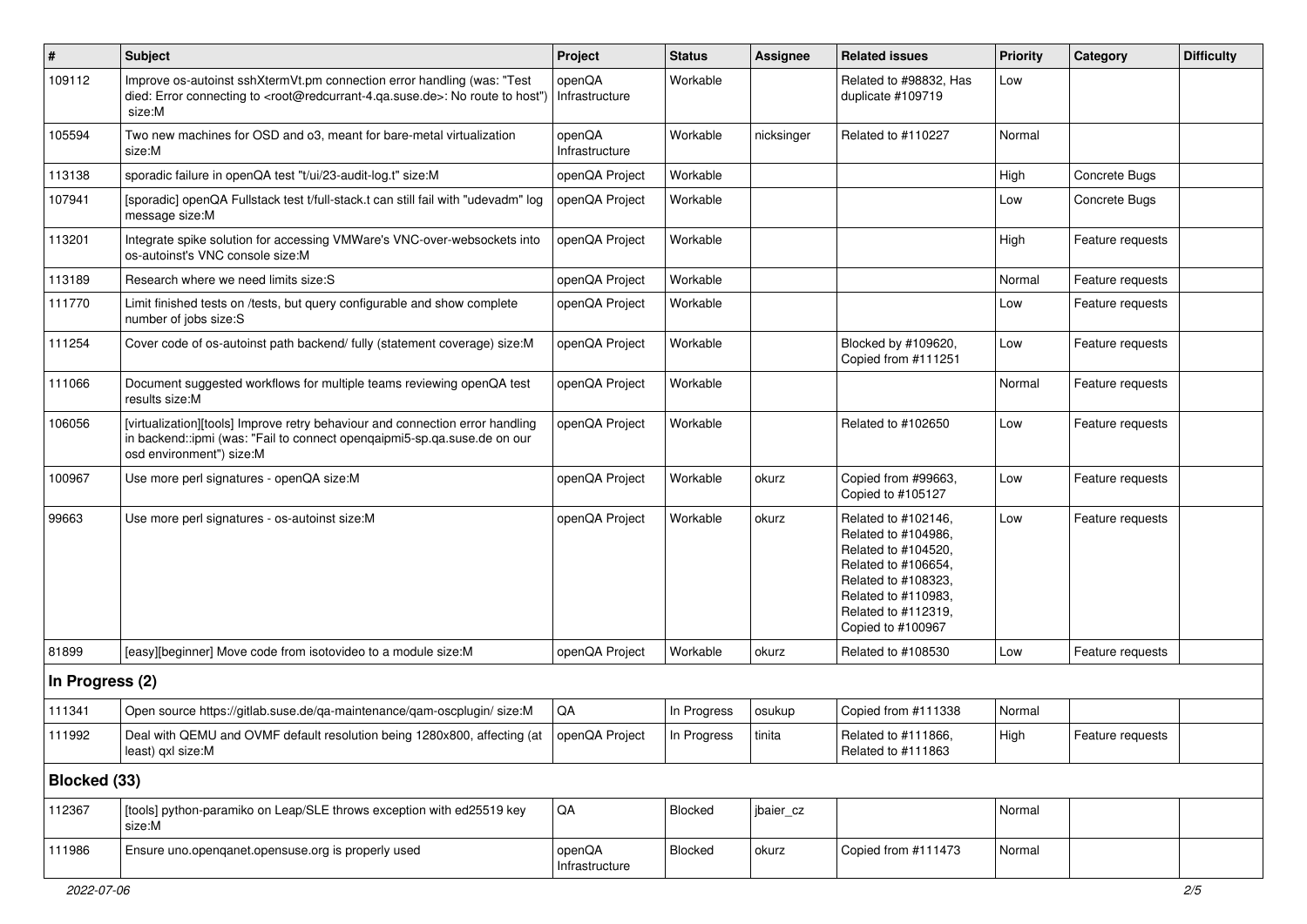| $\vert$ # | Subject                                                                                                                                                                                                                    | Project                  | <b>Status</b>  | <b>Assignee</b> | <b>Related issues</b>                                                                                                                                    | <b>Priority</b> | Category         | <b>Difficulty</b> |
|-----------|----------------------------------------------------------------------------------------------------------------------------------------------------------------------------------------------------------------------------|--------------------------|----------------|-----------------|----------------------------------------------------------------------------------------------------------------------------------------------------------|-----------------|------------------|-------------------|
| 111872    | Upgrade osd webUI host to openSUSE Leap 15.4                                                                                                                                                                               | openQA<br>Infrastructure | Blocked        | okurz           | Copied from #99198                                                                                                                                       | Normal          |                  |                   |
| 111866    | Upgrade osd workers and openga-monitor to openSUSE Leap 15.4                                                                                                                                                               | openQA<br>Infrastructure | Blocked        | okurz           | Related to #111992,<br>Copied from #99192                                                                                                                | Normal          |                  |                   |
| 111863    | Upgrade o3 workers to openSUSE Leap 15.4                                                                                                                                                                                   | openQA<br>Infrastructure | Blocked        | okurz           | Related to #111992,<br>Copied from #99189                                                                                                                | Normal          |                  |                   |
| 111347    | [saga][epic] Properly maintained Maintenance QA tooling                                                                                                                                                                    | QA                       | Blocked        | okurz           | Copied from #99303                                                                                                                                       | Normal          |                  |                   |
| 110920    | Emails from o3 are rejected by mx2.suse.de for certain sender/recipients<br>size:S                                                                                                                                         | openQA<br>Infrastructure | Blocked        | okurz           | Copied from #110629,<br>Copied to #112673                                                                                                                | High            |                  |                   |
| 110884    | [epic] Properly maintained open source mtui+oscqam                                                                                                                                                                         | QA                       | Blocked        | okurz           |                                                                                                                                                          | Normal          |                  |                   |
| 103736    | Make aarch64 machine chan-1 up and running after it is broken size:M                                                                                                                                                       | openQA<br>Infrastructure | Blocked        | nicksinger      |                                                                                                                                                          | High            |                  |                   |
| 97862     | More openQA worker hardware for OSD size:M                                                                                                                                                                                 | openQA<br>Infrastructure | Blocked        | okurz           | Copied from #97043,<br>Copied to #104970                                                                                                                 | High            |                  |                   |
| 96539     | Conclude migration of gam.suse.de                                                                                                                                                                                          | QA                       | Blocked        | okurz           |                                                                                                                                                          | Normal          |                  |                   |
| 94105     | [epic] Use feedback from openga-investigate to automatically inform on<br>github pull requests, open tickets, weed out automatically failed tests                                                                          | QA                       | Blocked        | okurz           | Related to #91773,<br>Related to #107014                                                                                                                 | Normal          |                  |                   |
| 91646     | [saga][epic] SUSE Maintenance QA workflows with fully automated testing,<br>approval and release                                                                                                                           | QA                       | Blocked        | okurz           | Copied to #99303                                                                                                                                         | Normal          |                  |                   |
| 101048    | [epic] Investigate and fix higher instability of opengaworker-arm-4/5 vs.<br>arm-1/2/3                                                                                                                                     | openQA Project           | Blocked        | mkittler        | Related to #101030                                                                                                                                       | High            | Concrete Bugs    |                   |
| 98952     | [epic] t/full-stack.t sporadically fails "clickElement: element not interactable"<br>and other errors                                                                                                                      | openQA Project           | Blocked        | mkittler        | Related to #101734                                                                                                                                       | Low             | Concrete Bugs    |                   |
| 109846    | [epic] Ensure all our database tables accomodate enough data, e.g. bigint for<br>ids                                                                                                                                       | openQA Project           | Blocked        | okurz           | Copied from #109836                                                                                                                                      | Normal          | Feature requests |                   |
| 109740    | [epic] Stable os-autoinst unit tests with good coverage                                                                                                                                                                    | openQA Project           | Blocked        | okurz           | Related to #109620                                                                                                                                       | Low             | Feature requests |                   |
| 109668    | [saga][epic] Stable and updated non-gemu backends for SLE validation                                                                                                                                                       | openQA Project           | Blocked        | okurz           | Related to #37339                                                                                                                                        | High            | Feature requests |                   |
| 109656    | [epic] Stable non-gemu backends                                                                                                                                                                                            | openQA Project           | Blocked        | okurz           | Related to #99345                                                                                                                                        | Normal          | Feature requests |                   |
| 108530    | os-autoinst plugins: x11_start_program from os-autoinst-distri-openQA<br>dynamically loaded from another git repo size:M                                                                                                   | openQA Project           | Blocked        | cdywan          | Related to #81899                                                                                                                                        | Normal          | Feature requests |                   |
| 108527    | [epic] os-autoinst plugins (or wheels or leaves or scrolls) for scalable code<br>reuse of helper functions and segmented test distributions                                                                                | openQA Project           | Blocked        | okurz           | Copied from #106922                                                                                                                                      | Normal          | Feature requests |                   |
| 106922    | [epic][sporadic] openga_from_git fails in dashboard due to<br>ensure unlocked desktop not expecting password entry screen in case of<br>locked desktop auto review:"match=desktop-runner, screenlock timed<br>out.*":retry | openQA Project           | <b>Blocked</b> | okurz           | Related to #103122,<br>Related to #92092,<br>Related to #44441,<br>Related to #46589,<br>Related to #64078, Copied<br>from #106919, Copied to<br>#108527 | Normal          | Feature requests |                   |
| 103971    | [epic] Easy *re*-triggering and cloning of multi-machine tests                                                                                                                                                             | openQA Project           | Blocked        | mkittler        | Related to #66071                                                                                                                                        | Normal          | Feature requests |                   |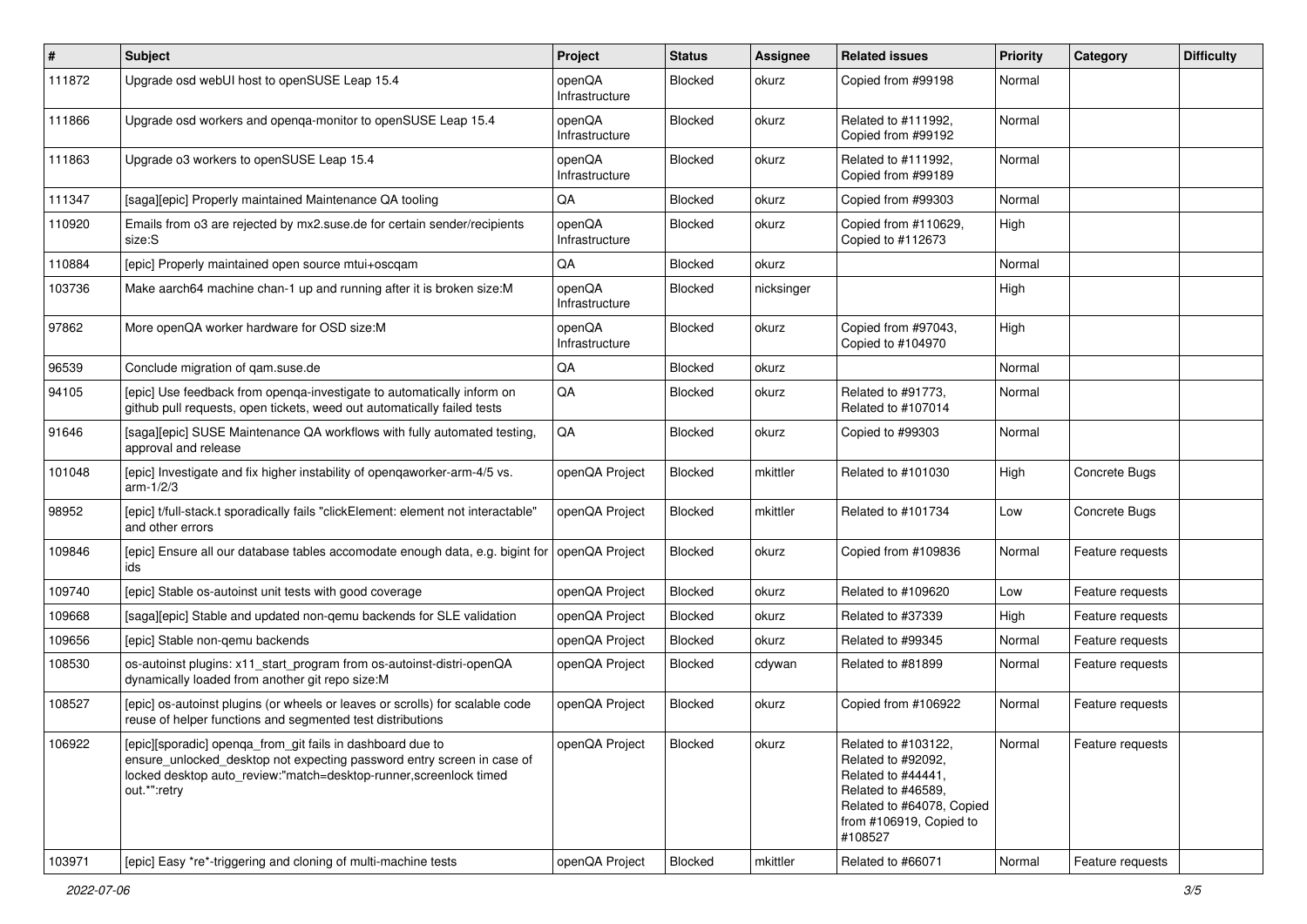| $\sharp$      | <b>Subject</b>                                                                                                                                                                 | <b>Project</b>           | <b>Status</b>  | <b>Assignee</b> | <b>Related issues</b>                                                               | <b>Priority</b> | Category                  | <b>Difficulty</b> |
|---------------|--------------------------------------------------------------------------------------------------------------------------------------------------------------------------------|--------------------------|----------------|-----------------|-------------------------------------------------------------------------------------|-----------------|---------------------------|-------------------|
| 103962        | [saga][epic] Easy multi-machine handling: MM-tests as first-class citizens                                                                                                     | openQA Project           | Blocked        | mkittler        | Copied to #112862                                                                   | Normal          | Feature requests          |                   |
| 100688        | [epic][virtualization][3rd party hypervisor] Add svirt backend compatibility for<br>vmware 7.0                                                                                 | openQA Project           | <b>Blocked</b> | okurz           |                                                                                     | High            | Feature requests          |                   |
| 99660         | (epic) Use more perl signatures in our perl projects                                                                                                                           | openQA Project           | <b>Blocked</b> | okurz           |                                                                                     | Low             | Feature requests          |                   |
| 98472         | [epic] Scale out: Disaster recovery deployments of existing openQA<br>infrastructures                                                                                          | openQA Project           | Blocked        | okurz           |                                                                                     | Normal          | Feature requests          |                   |
| 97190         | Limit size of initial requests everywhere, e.g. /, /tests, etc., over webUI and<br>API                                                                                         | openQA Project           | Blocked        | okurz           | Related to #41054,<br>Related to #110680,<br>Related to #110677                     | Normal          | Feature requests          |                   |
| 92854         | [epic] limit overload of openQA webUI by heavy requests                                                                                                                        | openQA Project           | Blocked        | okurz           | Copied from #92770                                                                  | Normal          | Feature requests          |                   |
| 91914         | [epic] Make reviewing openQA results per squad easier                                                                                                                          | openQA Project           | <b>Blocked</b> | okurz           | Related to #52655,<br>Related to #93710, Copied<br>from #91467, Copied to<br>#99306 | Normal          | Feature requests          |                   |
| 80142         | [saga][epic] Scale out: Redundant/load-balancing deployments of openQA,<br>easy containers, containers on kubernetes                                                           | openQA Project           | Blocked        | okurz           | Related to #80466,<br>Related to #92893,<br>Related to #110497                      | High            | Feature requests          |                   |
| 111860        | [epic] Upgrade all our infrastructure, e.g. o3+osd workers+webui and<br>production workloads, to openSUSE Leap 15.4                                                            | openQA Project           | <b>Blocked</b> | okurz           | Copied from #99183                                                                  | Normal          | Organisational            |                   |
| 99579         | [epic][retro] Follow-up to "Published QCOW images appear to be<br>uncompressed"                                                                                                | openQA Project           | Blocked        | okurz           | Related to #96557, Copied<br>from #99246                                            | Low             | Organisational            |                   |
| Feedback (10) |                                                                                                                                                                                |                          |                |                 |                                                                                     |                 |                           |                   |
| 113087        | [qa-tools][qem-bot] malformed data in smelt incident causes smelt sync fail                                                                                                    | QA                       | Feedback       | okurz           |                                                                                     | High            |                           |                   |
| 112898        | Minion workers alert triggering on and off size: M                                                                                                                             | QA                       | Feedback       | okurz           | Related to #96380                                                                   | High            |                           |                   |
| 111171        | Handle installation of new FC switch                                                                                                                                           | openQA<br>Infrastructure | Feedback       | okurz           |                                                                                     | Low             |                           |                   |
| 109737        | [opensuse][sporadic] test fails in chromium due to lost characters when<br>typing in the address bar size:M                                                                    | openQA Tests             | Feedback       | cdywan          | Related to #107632                                                                  | High            | Bugs in existing<br>tests |                   |
| 113282        | Many incompletes due to VNC error "backend died: unexpected end of data<br>at /usr/lib/os-autoinst/consoles/VNC.pm line 183.", especially on o3/aarch64                        | openQA Project           | Feedback       | mkittler        | Related to #111004                                                                  | Normal          | Concrete Bugs             |                   |
| 113030        | test distribution directory git revision can be parsed as "UNKNOWN" and<br>openQA investigation fails to show test git log                                                     | openQA Project           | Feedback       | okurz           |                                                                                     | High            | Concrete Bugs             |                   |
| 111989        | Seems like o3 machines do not automatically reboot anymore, likely<br>because we continuously call `zypper dup` so that the nightly upgrades don't<br>find any changes? size:M | openQA Project           | Feedback       | okurz           | Copied from #105379                                                                 | Normal          | Concrete Bugs             |                   |
| 112265        | Just use bigint in all our database tables (for auto-incremented ID-columns)                                                                                                   | openQA Project           | Feedback       | mkittler        | Related to #112718                                                                  | Normal          | Feature requests          |                   |
| 111470        | Reconsider folding ok results by default and/or uncollapse all on<br>/tests/overview                                                                                           | openQA Project           | Feedback       | mkittler        | Copied from #110719                                                                 | Normal          | Feature requests          |                   |